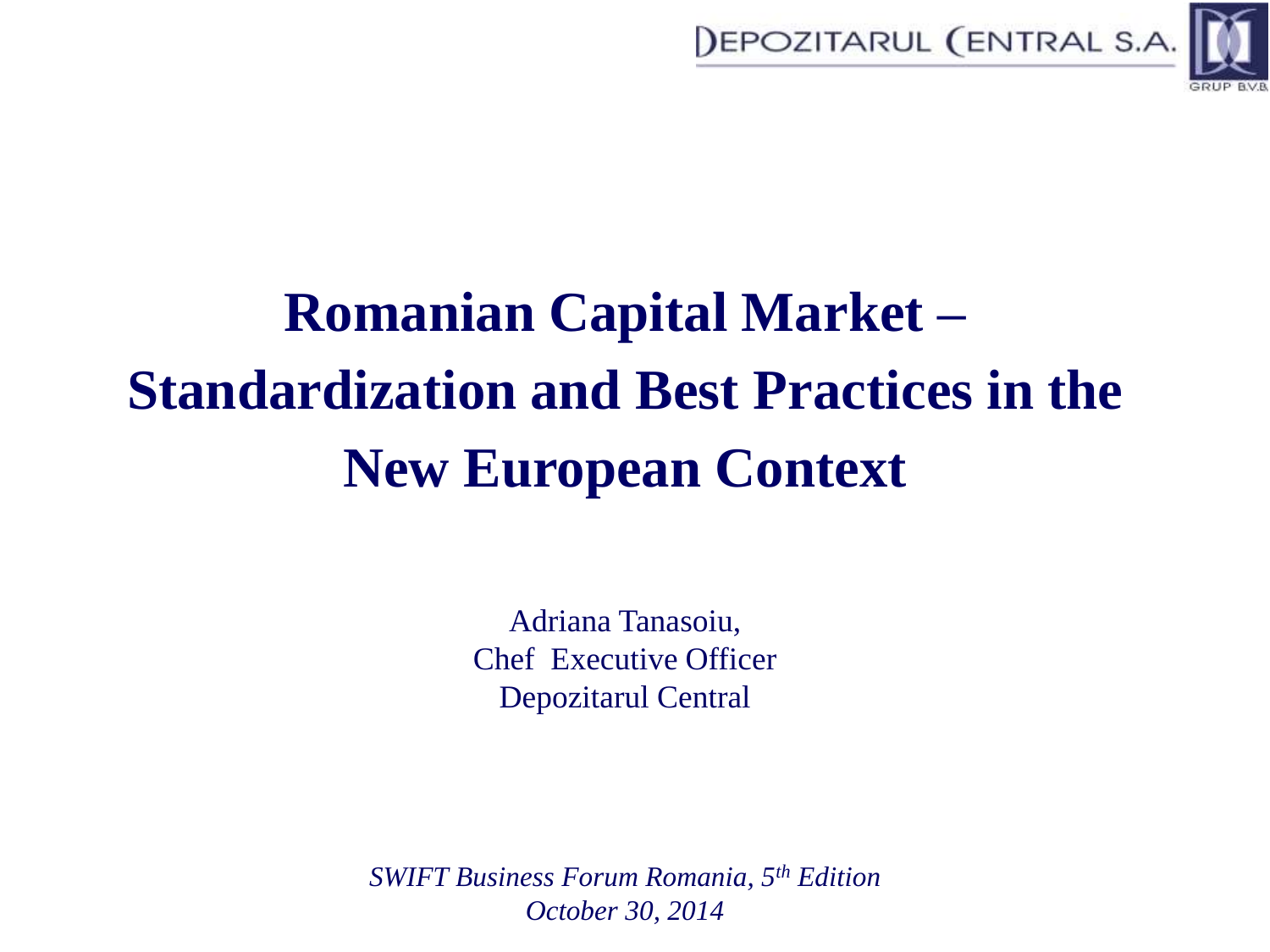



# **Summary**

- **What the future brings and how we get ready for it**
- **Moving upstream**
- **Our projects**
- **Projects implemented**
- **Projects in progress**
- **Strong and reliable partnership with all capital market actors is Key**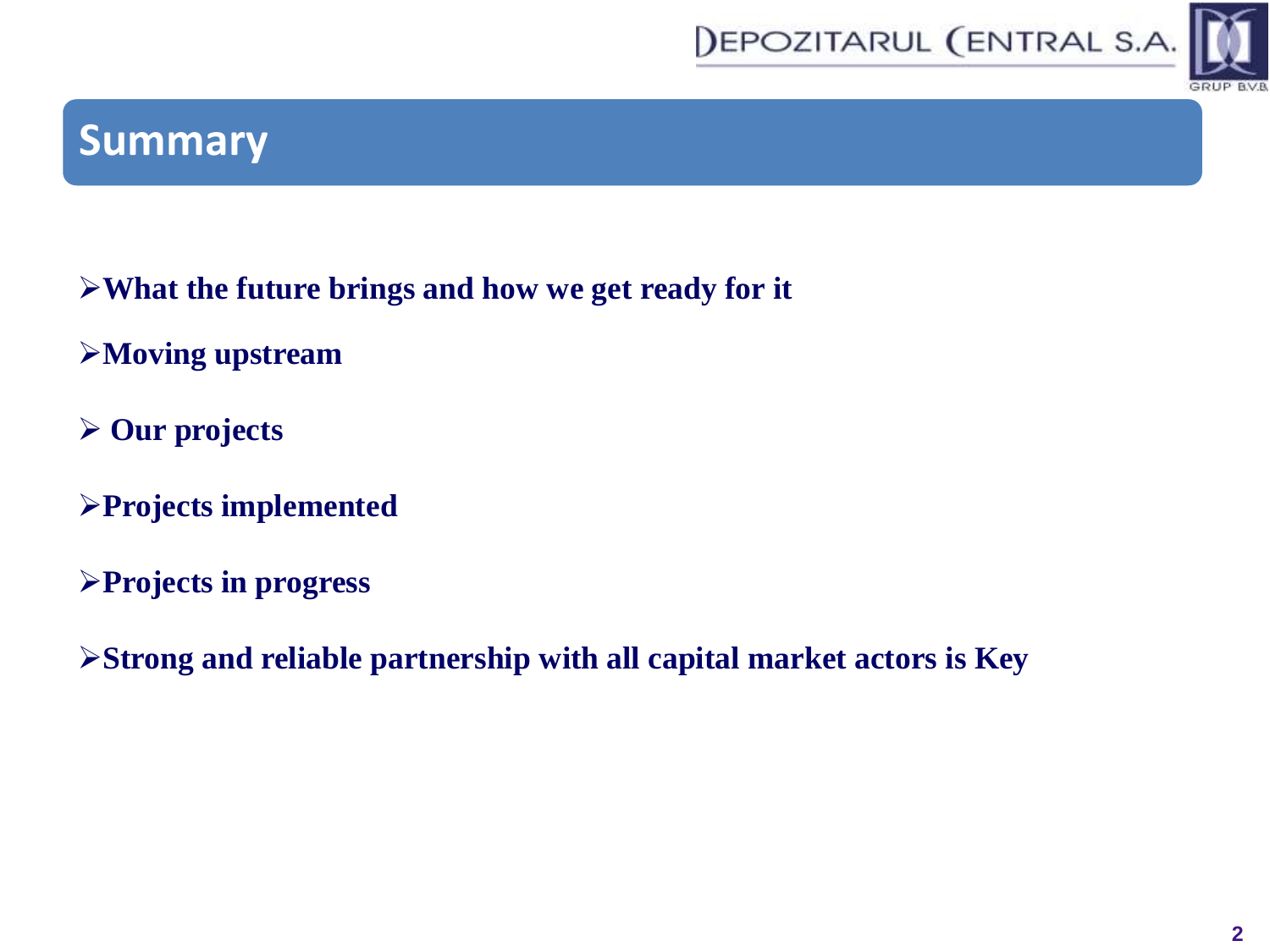

# **What the future brings and how we get ready for it**

#### A single market in financial services

- **CSD Regulation** came into force in September 2014
- The draft Level 2 Standards (technical standards) will be made public in June 2015 and will enter into force in November 2015

• CSDs will need to be compliant with Level 2 Standards (technical standards) by November 2016

#### A consistent set of **Principles for Financial Market Infrastructures** enforced under the CPMI-IOSCO framework

#### Harmonization and standardization initiatives:

- A single settlement engine for the continent (**Target2-Securities**)
- Implementation of the **Corporate Actions Standards** defined by the Corporate Actions Joint Working Group (CAJWG) and T2S Corporate Actions Sub Group (T2S CASG)
- Implementation of the **General Meetings Standards** defined by the Joint Working Group on General Meetings (JWGGM)

#### **EU reforms aim to create a harmonized and integrated European market**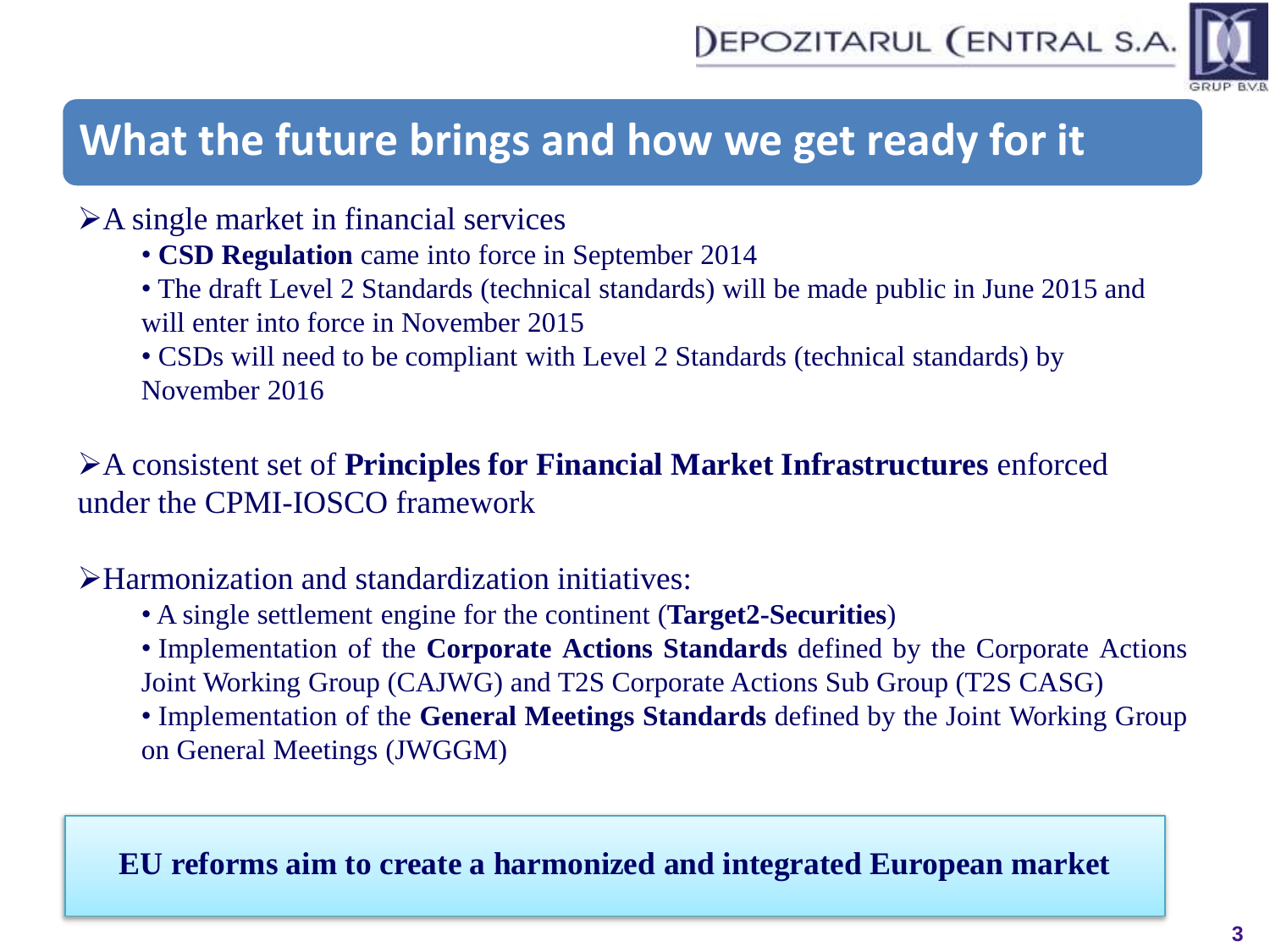



## **Moving upstream**

#### **National initiatives:**



#### **Evolution from a frontier market to an emerging market**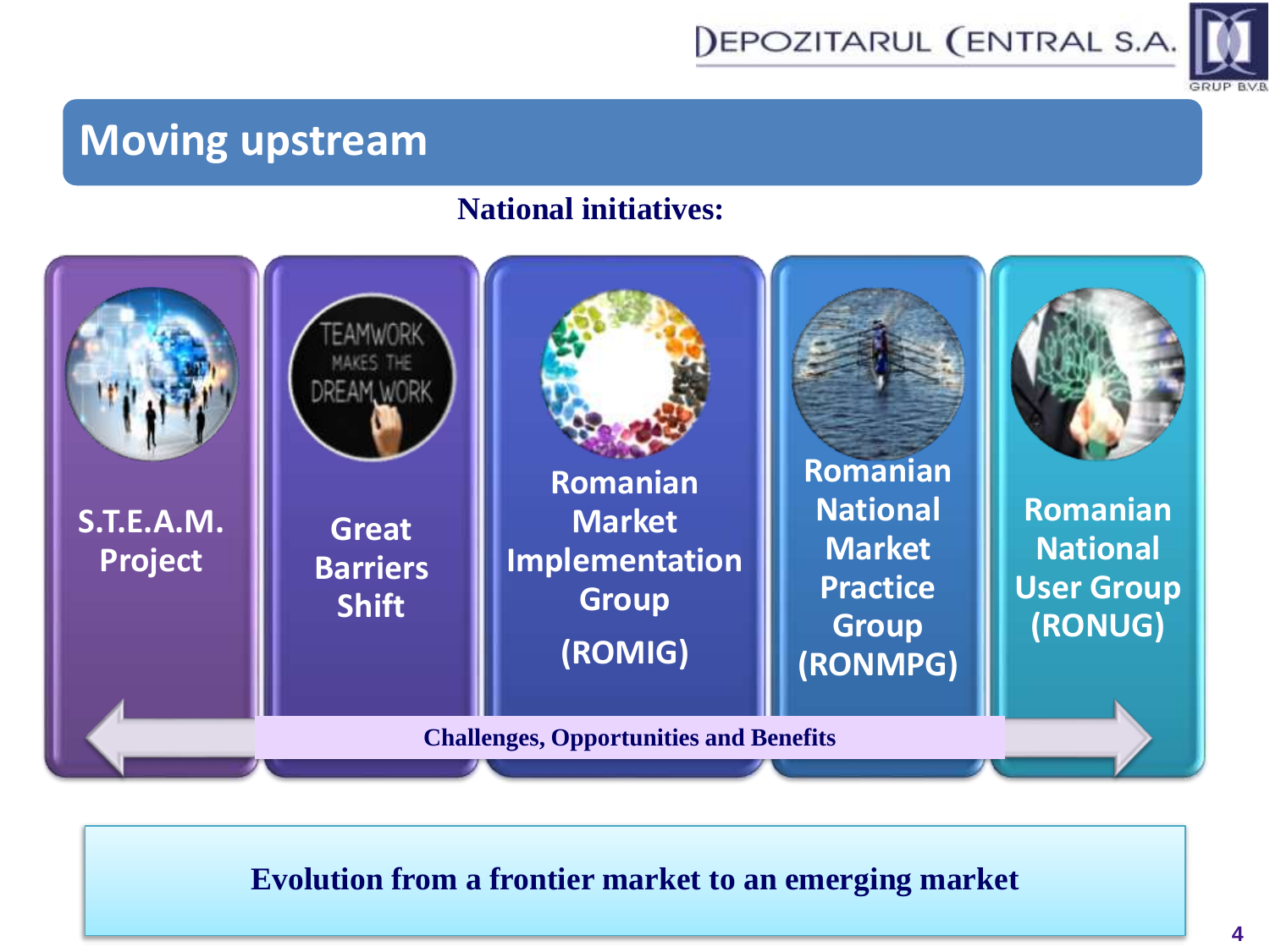

# **Our projects**

**Segregate trading and post-trading infrastructures**







**Improve the existing** 

**risk management mechanisms (Guarantee Fund, Settlement Limit)**



*Flexibility and efficiency for the Romanian Capital Market*

 $X_4$  (  $6.6$ 

mmmmmmmm



**Rounding the settlement amount at 2 decimals**



**Implementation of the European Market Standards for Corporate Actions Processing**



**TARGET2 Securities adaptation**

#### **Success depends on choosing the right model**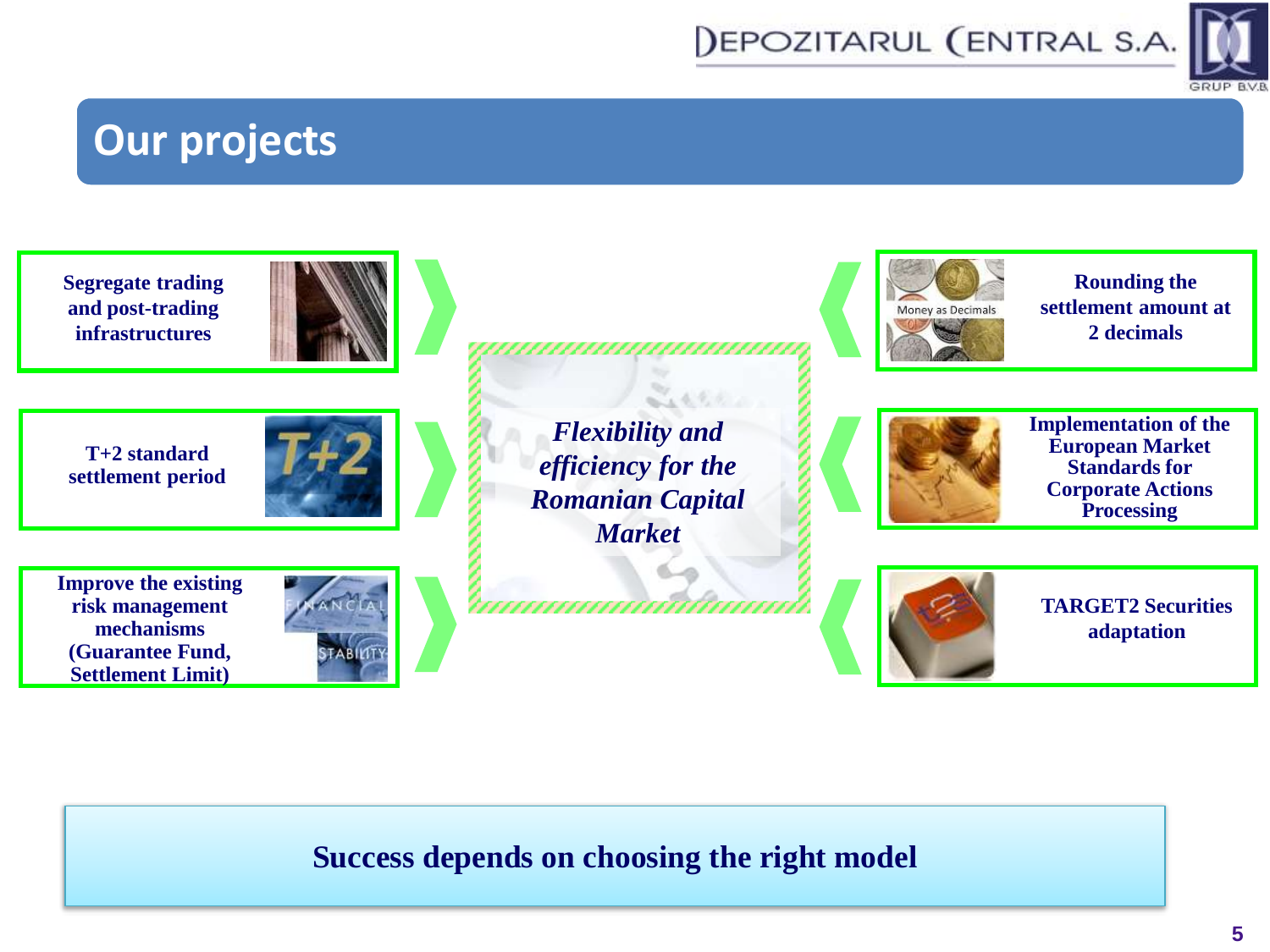



### **Projects implemented**

- $\triangleright$  The segregation of trading and post-trading systems is one project which brings us closer to achieving the "Emerging Market" status, while increasing at the same time the efficiency of the trading and post-trading operations.
- $\triangleright$  The introduction of T+2 settlement cycle for all types of securities, at the same time with other 26 European markets, aiming at supporting the harmonization of securities settlement practices across Europe is another important step for raising efficiency and reducing post-settlement risks, while stimulating the foreign investments in Romania, a common goal for all national economy.

#### **The successful implementation of these 2 major infrastructures projects represents a leap forward in the process of creation of an international capital market in Romania**

#### **The "dual implementation" approach on 6 October 2014**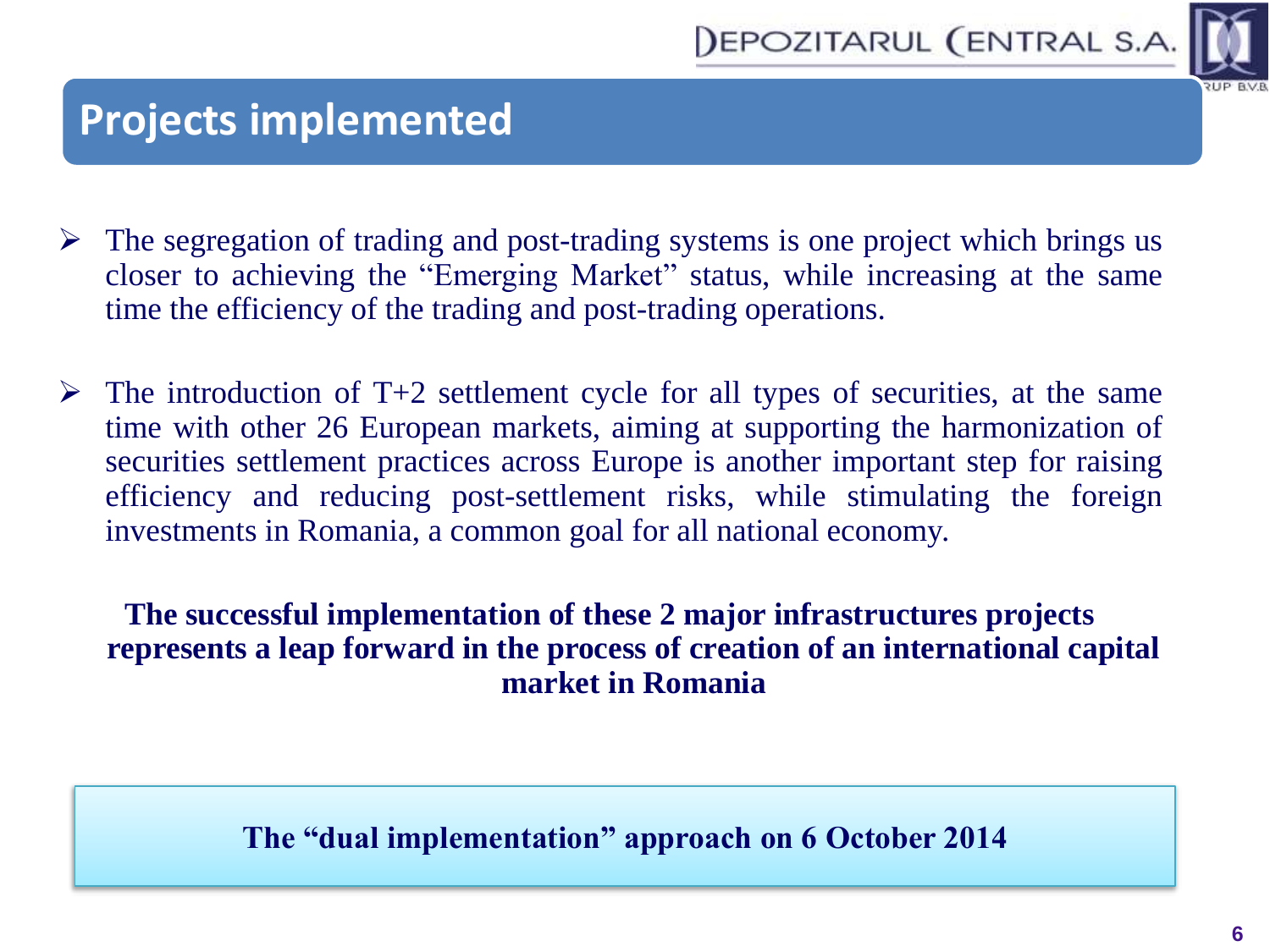



# **Projects in progress**

- Rounding of the net settled amount will reduce the fragmentation of orders execution and will increase the market liquidity, as a consequence of the planned closure of the Odd Lot market.
	- the new set of rules is already in place and the technical developments are finalized
	- $\blacksquare$  the next step is community testing
- $\triangleright$  Implementing the European standards for corporate actions processing in the Romanian capital market, with the view to increase the quality and efficiency of the communication process and to optimize the operational process while reducing risks.
	- the process of aligning the national legislation to the European standards for corporate actions processing is under way
- $\triangleright$  TARGET2 Securities programme is an important opportunity for the Romanian market to access one of the most modern Euro settlement platforms, together with the Central Securities Depositories of the most developed European capital markets, reducing associated cross-border settlement transaction costs and risks.
- $\triangleright$  Improving the existing risk management mechanisms (Guarantee Fund and Settlement Limit).

#### **Synergies between challenges and innovation**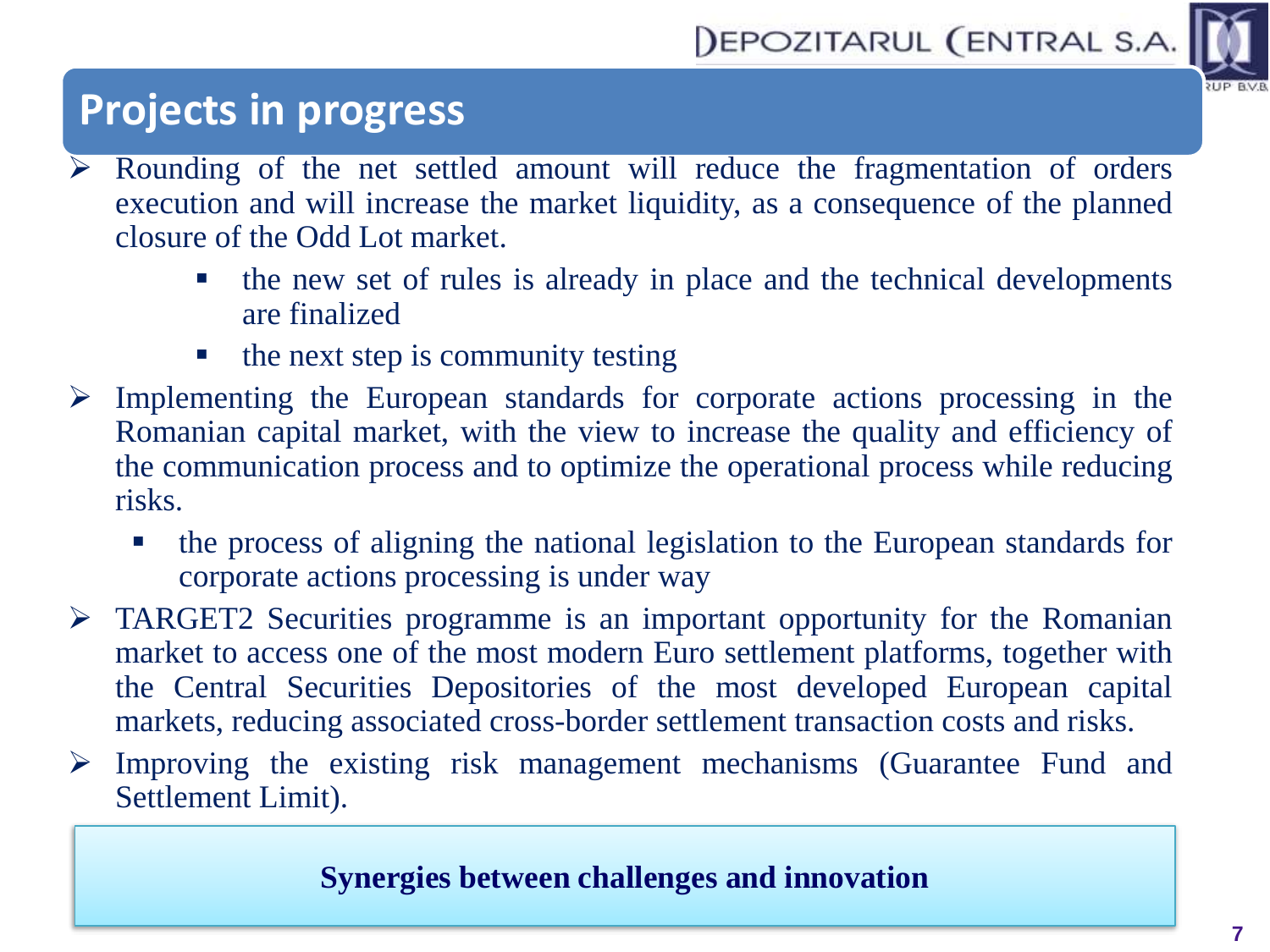



# **Strong and reliable partnership with all capital market actors is Key**

- $\triangleright$  Commitment in supporting our clients to achieve their goals with adaptable, innovative and improved services
- $\triangleright$  Aspire to ensure the continuity of services and the smooth transition to gain the momentum of the New European Context
- $\triangleright$  Strengthen the communication flow with our clients using improved language, the language of the capital market needs

**Strong and reliable partnership with all capital market actors is of essential importance for the continuous growth of a modern financial market in Romania.**